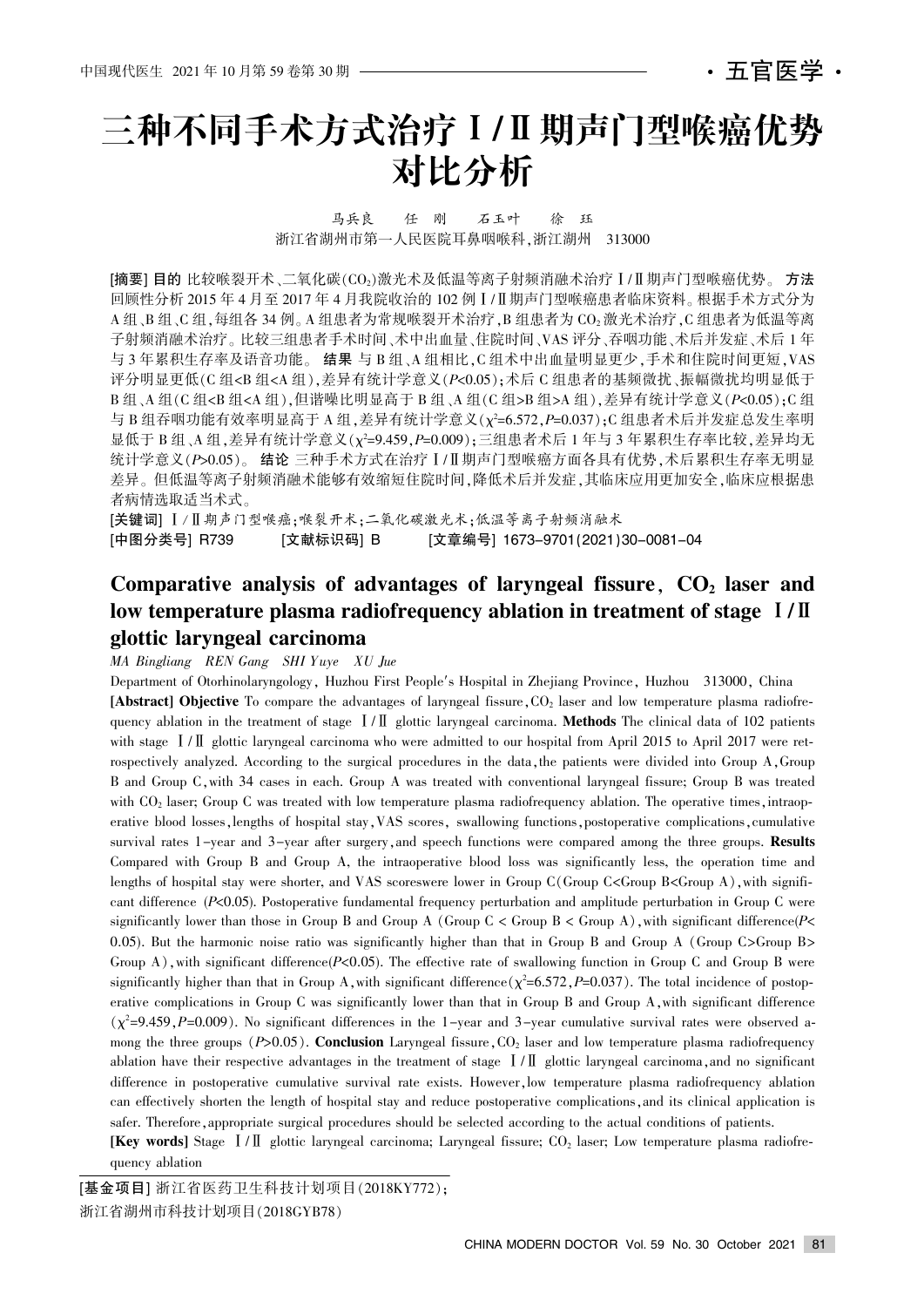作为喉癌的常见类型,声门型喉癌早期一般无特 异症状,仅表现为咳嗽、声音,但晚期可导致患者出现 呼吸困难、失声及放射性耳痛等,严重时出现死亡,因 此尽早发现并治疗能够提高预后生存率[1-2]。喉裂开术 是传统常用根治术,虽有效清除病灶组织,但对机体 创伤较大<sup>[3]</sup>。近年来,随着我国医疗技术的不断发展与 进步. 微创技术由于具有创伤小、术后恢复快等优点 而广泛应用于临床,并得到医生与患者的关注与认可。 既往研究发现.CO<sub>2</sub> 激光术、低温等离子射频消融术等 微创手术方式在外科疾病中具有良好的治疗效果[4-5]。 但对于三种手术方式的优势比较尚未有明确结论。因 此,本研究主要比较分析上述三种手术方式治疗 I/I 期声门型喉癌的治疗提供参 考.现报道如下。

#### 1 对象与方法

1.1 研究对象

回顾性分析 2015 年 4 月至 2017 年 4 月湖州市 第一人民医院收治的 102 例 I/I 期声门型喉癌患者 临床资料。根据手术方式将患者分为 A 组、B 组、C 组, 每组各 34 例。A 组男 29 例, 女 5 例; 平均年龄(47.85± 5.32) 岁: 病理诊断: 高分化 22 例, 中分化 8 例, 侵犯 前联合 4 例; TNM 分期: Tis 期 10 例, T I a 期 18 例, T **Ib 期 6 例。B 组男 30 例. 女 4 例:平均年龄(48.14±** 5.14)岁;病理诊断:高分化 20 例,中分化 9 例,侵犯 前联合 5 例: TNM 分期: Tis 期 11 例, T I a 期 19 例, T Ib 期 4 例。C 组男 28 例, 女 6 例; 平均年龄(47.95± 5.42)岁;病理诊断:高分化 21 例,中分化 9 例,侵犯 前联合 4 例: TNM 分期: Tis 期 9 例, T I a 期 20 例, T Ib 期 5 例。三组基础特征比较, 差异无统计学意义  $(P>0.05)$ , 具有可比性。

纳入标准:①均符合国际抗癌协会(UICC)TNM 分类标准<sup>[6</sup>],并经病理检查及 B 超、CT 影像学检查确 诊为 I/I 期声门型喉癌;2鳞状细胞癌。排除标准: ①严重心肝肾功能疾病者:2伴有其他恶性肿瘤疾病 者;3具有放化疗病史者;4精神病史者;5临床资料 不完整者。本研究已获得湖州市第一人民医院医学伦 理委员会批准。

1.2 方法

1.2.1 A 组患者采用常规喉裂开术治疗 进入手术室 后,协助患者取仰卧位,常规消毒铺巾,进行全身麻 醉。颈部前正 1 部位纵切(长度约 2.5 cm)分离肌肉, 暴露气管, 第 2、3 气管环部位处置入约 0.7 mm 气管套 管,接通呼吸机,垂直切开颈部,暴露甲状软骨板,行 弧形切口经前联合至喉室探浸润情况,彻底切除病灶,

止血清理术腔并缝合。

1.2.2 B 组患者采用 CO2 激光术治疗 协助患者取仰 卧位,常规消毒铺巾后,使用喉镜置入咽部充分暴露 声门。明确肿瘤浸润情况及位置后,连接显微适配器 与 CO<sub>2</sub> 激光输出臂, 调节激光功率为 6~8 W 后, 在肿 瘤边缘 3~5 mm 处整体切除肿瘤,随后采集局部组织 进行检验。

1.2.3 C 组患者采用低温等离子射频消融术治疗 进 入手术室后,协助患者取仰卧位,常规消毒铺巾后,进 行全身麻醉。随后使用喉镜充分暴露声门及病变区域, 并将等离子初始能量设置为 7 档, 电凝设置为 3 档。 再经内镜探查确定肿瘤病变范围后,取显微喉钳固定 患处声带,使用射频刀头沿肿瘤边缘约 5 mm处逐渐 消融并彻底切除肿瘤。

1.3 观察指标及评价标准

①记录手术和住院时间、术中出血量。②疼痛评 分:采用视觉模拟疼痛评分法(VAS)<sup>[7]</sup>评估,分数越高 表示患者越疼痛。③语音变化:手术前后应用德国 XION 嗓音声学分析软件分析患者语音变化。在安静 状态下进行检查,持续发元音/a/3 s 以上,记录基频微 扰(jitter)、振幅微扰(shimmer)、谐噪比(HNR)<sup>[8]</sup>。 43吞 咽功能<sup>[9]</sup>:手术后观察记录三组患者吞咽功能状况,其 中无误吸(患者进流食时未发生呛咳)、轻度误吸(患 者进流食时有呛咳,但进糊食时无呛咳)、中度误吸(患 者进糊食时出现呛咳)、重度误吸(无法经口进食)。有 效率=(无误吸+轻度误吸)例数/总例数×100%。⑤术 后并发症发生率、累积生存率:观察记录三组患者呼 吸困难、咯血及局部黏连等并发症发生情况。对本研 究所有出院患者进行随访,并记录 1 年累积生存率与 3年累积生存率。

1.4 统计学方法

采用 SPSS 23.0 统计学软件进行数据分析, 计量 资料以均数±标准差(x±s)表示,组间比较采用 t 检验, 多重比较采用 LSD-t 检验; 计数资料以 $[n(\%)]$ 表示, 组间比较采用  $\chi^2$  检验,  $P$ <0.05 为差异有统计学意义。

#### 2 结果

2.1 三组手术相关指标比较

与 B 组、A 组相比, C 组术中出血量明显更少, 手 术和住院时间更短, VAS 评分明显更低(C 组<B 组<A 组), 差异有统计学意义 $(P< 0.05)$ 。见表 1。

2.2 三组患者手术前后语言变化比较

三组患者术前语音功能比较,差异无统计学意义 (P>0.05);术后 C 组患者的基频微扰、振幅微扰均明  $\mathbb{R}$ 低于 B 组 、A 组(C 组<B 组<A 组),但 C 组谐噪比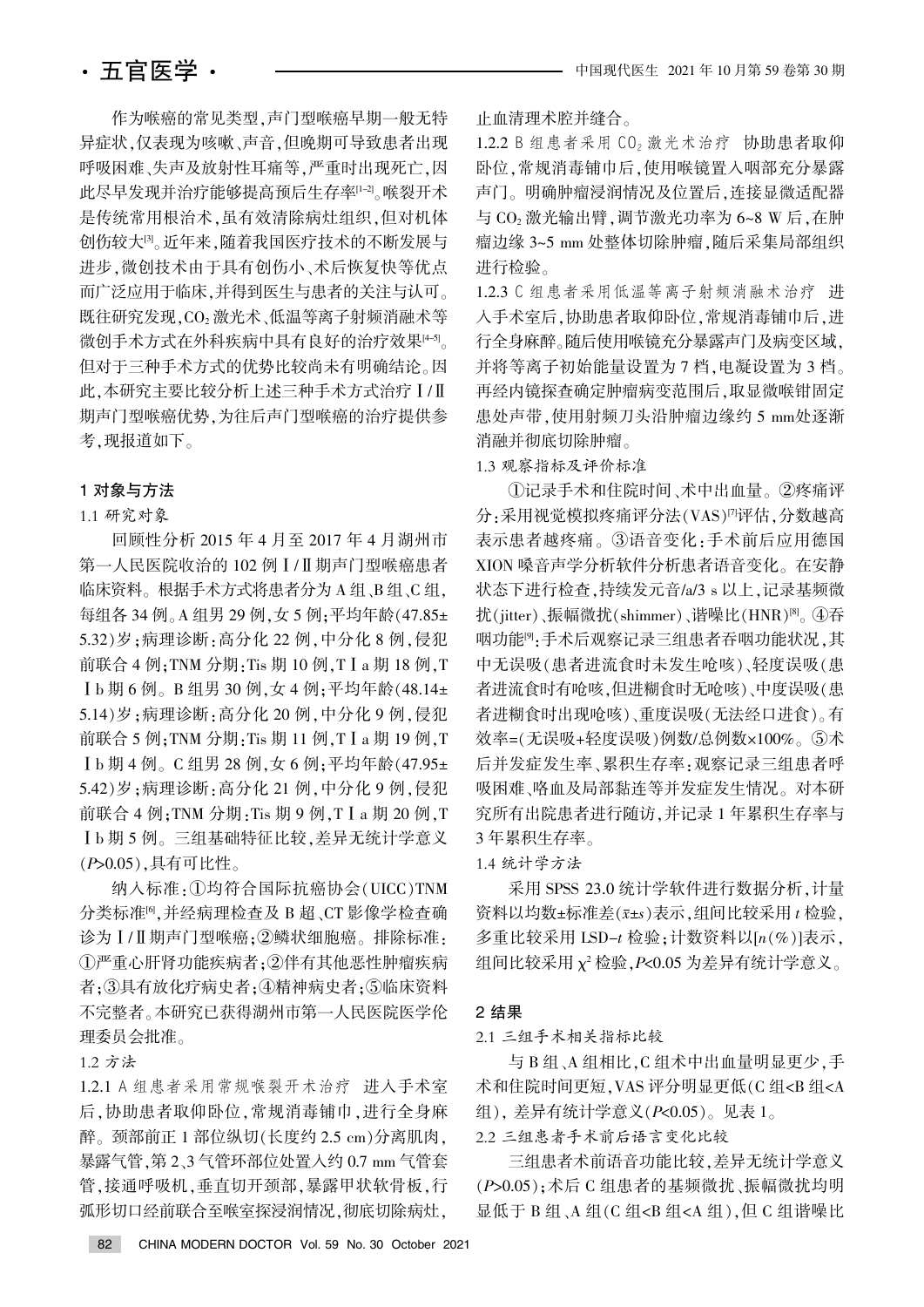

| 表<br>三组手术相关指标比较(x±s) |                  |                               |                               |                             |                    |  |  |
|----------------------|------------------|-------------------------------|-------------------------------|-----------------------------|--------------------|--|--|
| 组别                   | $\boldsymbol{n}$ | 手术时间(min)                     | 术中出血量(mL)                     | 住院时间(h)                     | VAS 评分 $(\oplus)$  |  |  |
| A 组                  | 34               | $47.62 \pm 5.32$              | $73.39 \pm 8.21$              | $6.78 \pm 1.42$             | $4.95 \pm 0.55$    |  |  |
| B组                   | 34               | $13.55 \pm 2.25^*$            | $18.77 \pm 2.85$ <sup>#</sup> | $5.21 \pm 1.10^*$           | $3.45 \pm 0.47$    |  |  |
| C组                   | 34               | $8.79 \pm 1.41$ <sup>#*</sup> | $10.88 \pm 2.36$ **           | $4.12\pm0.86$ <sup>#*</sup> | $2.62 \pm 0.34$ #* |  |  |
| $F$ 值                |                  | 13.635                        | 14.580                        | 15.992                      | 22.623             |  |  |
| $P$ 值                |                  | < 0.001                       | < 0.001                       | < 0.001                     | < 0.001            |  |  |

注<sub>:</sub>与 A 组比较 , \*P<0.05 ; 与 B 组比较 , \**P<*0.05

| 表 2 | 三组患者手术前后语音变化比较(x+s) |
|-----|---------------------|
|-----|---------------------|

| 组别    |                  |                 | 基频微扰(%)                     |                 | 振幅微扰(%)              |                  | 谐噪比(dB)                        |  |
|-------|------------------|-----------------|-----------------------------|-----------------|----------------------|------------------|--------------------------------|--|
|       | $\boldsymbol{n}$ | 手术前             | 手术后                         | 手术前             | 手术后                  | 手术前              | 手术后                            |  |
| A 组   | 34               | $-49\pm0.21$    | $1.36 \pm 0.13$             | $4.85 \pm 0.54$ | $4.20 \pm 0.43$      | $18.35 \pm 2.63$ | $20.45 \pm 2.87$               |  |
| B组    | 34               | $1.45 \pm 0.23$ | $1.22 \pm 0.20^*$           | $4.80 \pm 0.51$ | $3.45 \pm 0.33$ #    | $18.09 \pm 2.74$ | $22.52 \pm 3.05^*$             |  |
| C组    | 34               | $1.47 \pm 0.22$ | $1.10\pm0.11$ <sup>#*</sup> | $4.79 \pm 0.59$ | $2.64 \pm 0.30^{**}$ | $18.32 \pm 2.70$ | $24.93 \pm 3.08$ <sup>**</sup> |  |
| $F$ 值 |                  | 0.285           | 25.034                      | 0.124           | 161.772              | 0.105            | 5.841                          |  |
| $P$ 值 |                  | 0.760           | < 0.001                     | 0.889           | < 0.001              | 0.909            | 0.004                          |  |

注院与 A 组比较袁# P<0.05曰与 B 组比较袁\* P<0.05

| 表 3<br>三组吞咽功能比较[ $n$ (%)] |
|---------------------------|
|---------------------------|

| 组别                                                                                                                                                                                                                                                                                             | $\boldsymbol{n}$ | 重度误吸     | 中度误吸     | 轻度误吸     | 无误吸       | 有效               |
|------------------------------------------------------------------------------------------------------------------------------------------------------------------------------------------------------------------------------------------------------------------------------------------------|------------------|----------|----------|----------|-----------|------------------|
| A 组                                                                                                                                                                                                                                                                                            | 34               | $\theta$ | 8(23.53) | 4(11.76) | 22(64.71) | 26(76.47)        |
| B组                                                                                                                                                                                                                                                                                             | 34               |          | 2(5.88)  | 3(8.82)  | 29(73.53) | $32(94.12)^{*}$  |
| C组                                                                                                                                                                                                                                                                                             | 34               | v        |          | 3(8.82)  | 31(91.18) | $34(100.00)^{*}$ |
| $\chi^2$ 值                                                                                                                                                                                                                                                                                     |                  |          |          |          |           | 6.572            |
| $P$ 值                                                                                                                                                                                                                                                                                          |                  |          |          |          |           | 0.037            |
| $\mathbf{v}$ , and $\mathbf{v}$ are $\mathbf{v}$ . The set of $\mathbf{v}$ and $\mathbf{v}$ are $\mathbf{v}$ and $\mathbf{v}$ are $\mathbf{v}$ and $\mathbf{v}$ are $\mathbf{v}$ and $\mathbf{v}$ are $\mathbf{v}$ and $\mathbf{v}$ are $\mathbf{v}$ and $\mathbf{v}$ are $\mathbf{v}$ and $\$ |                  |          |          |          |           |                  |

注<sub>:</sub>与 A 组比较 ,*\*P<*0.05

表 4 三组患者术后并发症总发生率、累积生存率比较 $[n(%)]$ 

| 组别         |                  |          | 并发症发生情况  | 1年累积生存  | 3年累积生存    |            |           |
|------------|------------------|----------|----------|---------|-----------|------------|-----------|
|            | $\boldsymbol{n}$ | 呼吸困难     | 咯血       | 局部粘连    | 总发生       |            |           |
| A组         | 34               | 5(14.71) | 3(8.82)  | 3(8.82) | 11(32.35) | 34(100.00) | 30(88.25) |
| B组         | 34               | 2(5.55)  | 1(2.94)  | 1(2.94) | 4(11.76)  | 34(100.00) | 31(91.18) |
| C组         | 34               | 1(2.94)  | $\theta$ | 1(2.94) | 2(5.88)   | 34(100.00) | 33(97.06) |
| $\chi^2$ 值 |                  |          |          |         | 9.459     | 1.000      | 1.899     |
| $P$ 值      |                  |          |          |         | 0.009     | >0.05      | 0.387     |

明显高于 B 组、A 组(C 组>B 组>A 组), 差异有统计 学意义 $(P< 0.05)$ 。见表 2。

2.3 三组吞咽功能比较

C组、B组吞咽有效率高于 A 组, 差异有统计学 意义 $(P<0.05)$ , C 组与 B 组有效率比较, 差异无统计 学意义 $( P > 0.05)$ 。见表 3。

2.4 三组患者术后并发症发生率、累积生存率的比较

A 患者术后出现呼吸困难 5 例、咯血 3 例、局部 黏连 3 例,并发症总发生率为 32.35%;B 组患者术后 出现呼吸困难 2 例、咯血 1 例、局部粘连 1 例,并发症 总发生率为 11.76%:C 组术后出现呼吸困难 1 例、局 部粘连 1 例,并发症总发生率为 5.88%。三组患者术 后并发症总发生率比较,差异有统计学意义(χ<del>'=</del>9.459,  $P=0.009$ )。三组患者术后 1 年与 3 年累积生存率比 较,差异无统计学意义 $(P>0.05)$ 。见表 4。

#### 3 讨论

声门型喉癌是原发于声带的常见恶性肿瘤。有研 究发现,我国喉癌占头颈部肿瘤的 13%,全身肿瘤的 2%[10]。该疾病早期主要是出现声音改变,且不出现淋 巴转移。既往已有研究证实,早期治疗声门型喉癌能 够保留喉部的发音功能,提高生存率[11]。而目前临 床针对该疾病的治疗方式较多,其中开放手术喉裂开 术对机体创伤较大[12-13]。近年来微创技术由于具备创 伤小、恢复快等优点而受到广大医护人员与患者的认 可 $[14-15]$  CO<sub>2</sub> 激光术是一种波长约 10 600 nm的不可见 光,可有效振动机体组织分子,能被机体组织吸收且 损害小,机体重要血管与神经不会受损伤,但同时容 易因高温切割造成不可逆的气道灼伤[16-17]。低温等离 子射频消融术是目前新发现的微创技术,该技术集切 割、消融、止血、冲洗等于一体。由于操作的温度控制